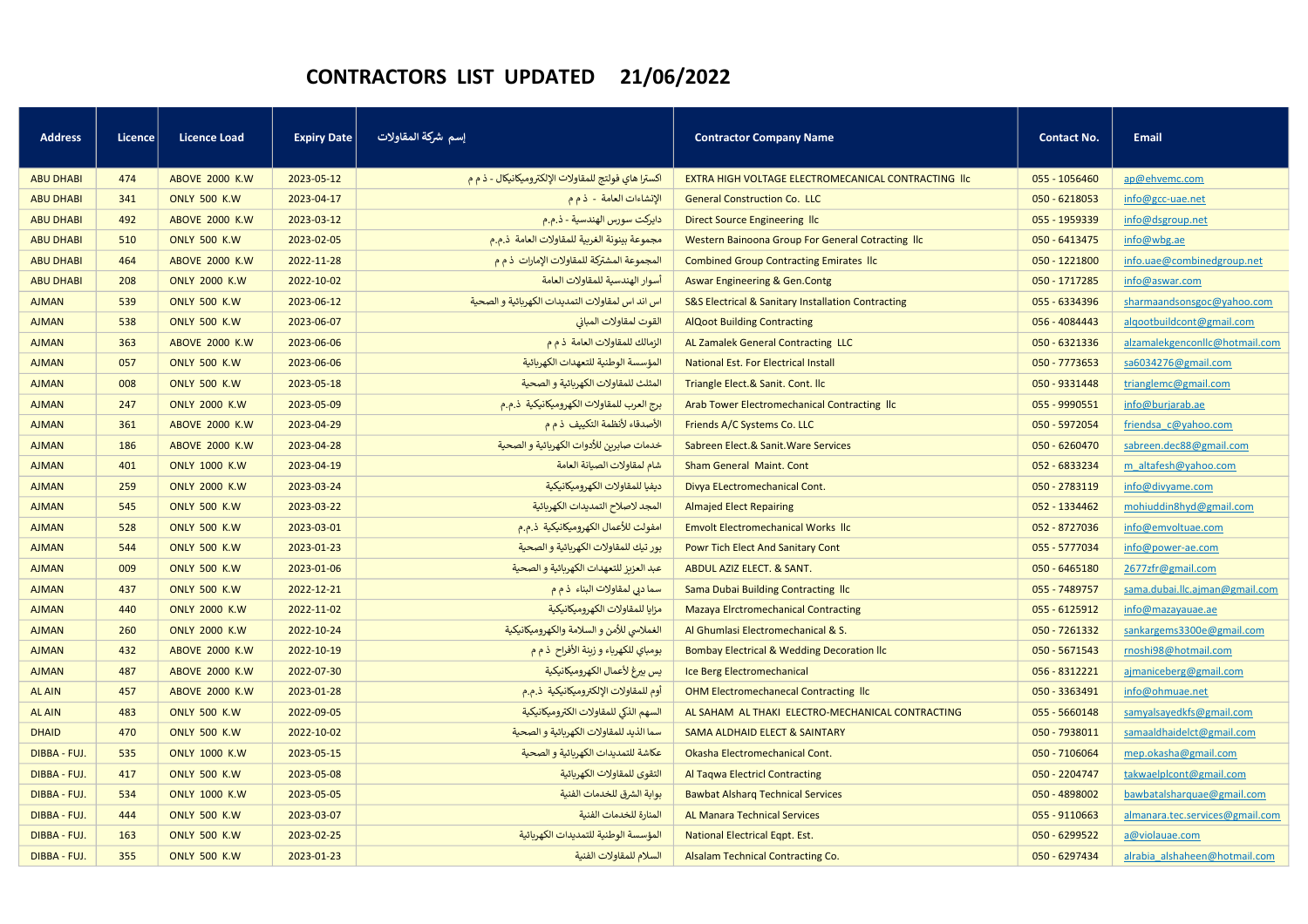| DIBBA - FUJ.    | 298 | <b>ABOVE 2000 K.W</b>  | 2023-01-05 | الصحارى للمقاولات الكهربائية و الميكانيكية و التجارة      | AL Sahari ELictrical & Mechanical Cont.                       | 050 - 9492111 | ahmedsamy1956@yahoo.com      |
|-----------------|-----|------------------------|------------|-----------------------------------------------------------|---------------------------------------------------------------|---------------|------------------------------|
| DIBBA - FUJ.    | 398 | <b>ONLY 500 K.W</b>    | 2022-09-16 | السعد للإلكتروميكانيكال                                   | <b>AL Saad Electromechanical</b>                              | 052 - 9952474 | alsaad.mep@gmail.com         |
| DIBBA - FUJ.    | 484 | <b>ONLY 1000 K.W</b>   | 2022-07-07 | ساحل دبا للتمديدات الكهربائية و الصحية                    | DIBBA BEACH ELECTRIC & SANITERY WORKS                         | 056 - 5882245 | dibbaworks2008@gmail.com     |
| <b>DUBAI</b>    | 005 | <b>ONLY 1000 K.W</b>   | 2023-05-28 | ساين تكنيك  -   فرع من مجموعة عيسى صالح القرق             | Scien Technic - Br. of Easa Saleh Group                       | 055 - 6001798 | jalal@scientechnic.ae        |
| <b>DUBAI</b>    | 547 | <b>ONLY 500 K.W.</b>   | 2023-05-18 | لوتن برايم للاعمال الفنية  ذم.م                           | Luton Prime Technical Services IIc                            | 055 - 5134566 | info@lutonprime.com          |
| <b>DUBAI</b>    | 386 | <b>ABOVE 2000 K.W.</b> | 2023-05-15 | ميناسكو للمقاولات الميكانيكية ش ذ م م                     | <b>Menasco Mechanical Contg. Ilc</b>                          | 050 - 7313695 | info@menascodubai.com        |
| <b>DUBAI</b>    | 490 | <b>ONLY 500 K.W</b>    | 2023-04-25 | شركة نافكو للأنظمة الكهروميكانيكية ذممم                   | Naffco Electromechanical Co. Llc                              | 050 - 2521126 | info@naffco.com              |
| <b>DUBAI</b>    | 383 | <b>ABOVE 2000 K.W.</b> | 2023-04-09 | كونفرجن للأعمال الكهروميكانيكية  ش ذ م م                  | Conversion Electromechanical collic                           | 050 - 6560244 | info@conversionmep.com       |
| <b>DUBAI</b>    | 531 | <b>ONLY 500 K.W</b>    | 2023-03-09 | هانسا للحلول الطاقة ش.ذ.م.م                               | <b>Hansa Energy Solutions Ilc</b>                             | 050 - 6752324 | info@hansaesco.com           |
| <b>DUBAI</b>    | 429 | <b>ONLY 1000 K.W</b>   | 2023-02-15 | ألفا آيلاند للخدمات الفنية ش ذ م م                        | Alpha Island Technical Services IIc                           | 050 - 7832265 | info@alpha-islandtech.com    |
| <b>DUBAI</b>    | 489 | <b>ONLY 2000 K.W</b>   | 2023-02-13 | المتقدمة لمقاولات الكهرباء و أنظمة الإتصال  ذ.م.م         | Advanced Electrical And Communication Systems Contracting IIc | 050 - 3175657 | info@aecs.ae                 |
| <b>DUBAI</b>    | 010 | <b>ONLY 500 K.W</b>    | 2023-02-09 | الفطيم الهندسية ش ذ م م                                   | AL Futtaim Engineering LLC                                    | 056 - 6830079 | afengg@alfutaim.com          |
| <b>DUBAI</b>    | 503 | <b>ONLY 2000 K.W</b>   | 2023-01-12 | كروان للأعمال الكهربائية و الميكانيكية                    | <b>Carawan Electrical &amp; Mechanical Works</b>              | 052 - 5497091 | info@carawanmep.com          |
| <b>DUBAI</b>    | 524 | <b>ONLY 500 K.W</b>    | 2022-12-22 | الراصف للمقاولات ش.ذ.م.م                                  | Al Rasef Contracting IIc                                      | 050 - 7374710 | info@alrasef.com             |
| <b>DUBAI</b>    | 165 | <b>ONLY 500 K.W</b>    | 2022-11-06 | دانوي للهندسة الكهربائية و الميكانيكية                    | Danway Electrical & Mechanical Eng.                           | 050 - 6406075 | dancon@emirates.net.ae       |
| <b>DUBAI</b>    | 512 | <b>ONLY 500 K.W</b>    | 2022-10-03 | بن حنيف للأعمال الكهروميكانيكية ش.ذ.م.م                   | <b>Bin Hanif Electromechanical Works Ilc</b>                  | 055 - 9561708 | binhanif@eim.ae              |
| <b>DUBAI</b>    | 214 | <b>ABOVE 2000 K.W</b>  | 2022-09-21 | شعاع للهندسة الكهربائية و الميكانيكية  ش.ذ.م.م            | Radiant Electrical & Mechanical Engineering Ilc               | 050 - 4514178 | gcc@gccuae.com               |
| <b>DUBAI</b>    | 038 | <b>ONLY 500 K.W.</b>   | 2022-09-20 | خانصاحب للهندسة المدنية                                   | Khansaheb Civil Engineering                                   | 050 - 6594019 | info@khansaheb.ae            |
| <b>DUBAI</b>    | 191 | <b>ABOVE 2000 K.W</b>  | 2022-08-23 | ترنتى للخدمات الهندسية                                    | <b>Trinity Engineering Services</b>                           | 050 - 6504733 | tes@trinityholdings.com      |
| <b>DUBAI</b>    | 303 | <b>ABOVE 2000 K.W</b>  | 2022-08-08 | أنوار الأقصى للأعمال الكهربائية و الصحية                  | Anwar AL Agsa Elect.& Sanitary Works                          | 055 - 9568707 | info@al-husamgroup.com       |
| <b>DUBAI</b>    | 150 | <b>ABOVE 2000 K.W</b>  | 2022-06-27 | مجموعة بن لادن للمقاولات - ش ذ م م                        | <b>Bin Ladin Constracting Group IIc</b>                       | 050 - 7964050 | fathi@bcg-uae.com            |
| <b>FUJAIRAH</b> | 540 | <b>ONLY 2000 K.W</b>   | 2023-06-13 | الخليجية للمقاولات الكهروميكانيكية                        | Alkhaleejiah Electromechancal Cont                            | 050 - 5290859 | alkhaleejiah.emc@gmail.com   |
| <b>FUJAIRAH</b> | 495 | <b>ONLY 1000 K.W.</b>  | 2023-05-17 | الوطن للتجارة و المقاولات الكهربائية و الصحية  ذ.م.م      | Al Watan Elec. Plumb. Trd. & Cont. Co. Llc                    | 050 - 6905958 | alwatanep.fuj@gmail.com      |
| <b>FUJAIRAH</b> | 532 | <b>ONLY 2000 K.W.</b>  | 2023-04-11 | تيلى لينك لشبكات الاتصال و المقاولات الفنية  ذ.م.م        | TeleLink Communication Network & Technical Contracting Ilc    | 056 - 9311766 | info@telelinknetworks.com    |
| <b>FUJAIRAH</b> | 509 | <b>ABOVE 2000 K.W</b>  | 2023-04-03 | الشراع للمقاولات الكهربائية                               | <b>Sharah Electrical Contracting</b>                          | 050 - 6808026 | info@alsharah.net            |
| <b>FUJAIRAH</b> | 051 | <b>ABOVE 2000 K.W</b>  | 2023-04-03 | الفجيرة الوطنية للمقاولات الكهربائية و الميكانيكية  ذ.م.م | Fujairah National Electric & Mechanical Contracting Ilc       | 050 - 4842299 | infofnem@fng.ae              |
| <b>FUJAIRAH</b> | 525 | <b>ONLY 1000 K.W</b>   | 2023-02-01 | شركة الأفق للمقاولات ذ.م.م                                | <b>SkyLine Contracting Co. Ilc</b>                            | 055 - 5704342 | info@skylineco.ae            |
| <b>FUJAIRAH</b> | 466 | <b>ONLY 2000 K.W</b>   | 2023-01-30 | فائق التطوير للمقاولات الكهروميكانيكية  ذ م م             | Faek Al Tatweer Electromechanical Contracting Ilc             | 050 - 7878260 | aymanbarakat894@gmail.com    |
| <b>FUJAIRAH</b> | 171 | <b>ONLY 2000 K.W</b>   | 2023-01-13 | الإسلامية للمقاولات الكهربائية و الصحية و التكييف         | Islamic Electrical & Plumping.And Airconditioning Cont        | 056 - 7070755 | islamic1717@yahoo.com        |
| <b>FUJAIRAH</b> | 460 | <b>ONLY 1000 K.W</b>   | 2022-12-05 | بن سلمون لمقاولات البناء                                  | <b>Bin Salmoon Bldg Cont.</b>                                 | 050 - 5907898 | binsalmoon@yahoo.com         |
| <b>FUJAIRAH</b> | 182 | <b>ABOVE 2000 K.W</b>  | 2022-11-16 | البصرة للمقاولات الكهربائية و الصحية                      | ALbasra ELectricity & Sanitary Cont.                          | 055 - 8053049 | absfuj@gmail.com             |
| <b>FUJAIRAH</b> | 412 | <b>ONLY 500 K.W</b>    | 2022-11-08 | الحنطوبي للأدوات الصحية و الكهربائية                      | Alhantouby For Elec. & Plump Meterials                        | 050 - 6905117 | alhantoobi.elec@gmail.com    |
| <b>FUJAIRAH</b> | 435 | <b>ABOVE 2000 K.W</b>  | 2022-09-24 | أيديا الإلكتروميكانيكية                                   | <b>Idea Electro Mechanical Contracting</b>                    | 055 - 6631500 | mail@ideaemc.com             |
| <b>FUJAIRAH</b> | 399 | <b>ABOVE 2000 K.W</b>  | 2022-08-16 | فوجسينج للمقاولات ذ م م                                   | <b>Fujseng Construction Ilc</b>                               | 052 - 9093103 | fujseng@eim.ae               |
| <b>FUJAIRAH</b> | 310 | <b>ONLY 500 K.W</b>    | 2022-07-01 | السهم للإنشاءات العامة                                    | Al Saham General Contruction                                  | 055 - 5300231 | hazeelalsaham@gmail.com      |
| <b>KALBAA</b>   | 422 | <b>ABOVE 2000 K.W</b>  | 2023-04-21 | العشار للمقاولات الفنية ذ م م                             | AL ASHAR TECH. IIc                                            | 055 - 8088013 | info.alashar@gmail.com       |
| <b>RAK</b>      | 339 | <b>ONLY 500 K.W</b>    | 2023-06-22 | البرشا للمقاولات الكهربائية و الصحية                      | Al Barsha Elect. & Sanit. Contg                               | 050 - 4308875 | kgd8875@gmail.com            |
| <b>RAK</b>      | 237 | <b>ONLY 2000 K.W</b>   | 2023-06-20 | لوتس للمقاولات الكهربائية و لتركيب معدات الأمن و السلامة  | Lotus Elect Contg & Security & Saftey Equip. Ilc              | 050 - 4901776 | lotuselectricalrak@yahoo.com |
| <b>RAK</b>      | 425 | <b>ONLY 1000 K.W</b>   | 2023-05-17 | الفاخر للمقاولات الكهروميكانيكة  ش ذ م م                  | AL Fakher Electromechanical IIc                               | 050 - 6904162 | info@alfakheremc.ae          |
| <b>RAK</b>      | 448 | <b>ONLY 500 K.W</b>    | 2023-05-15 | بيتكم للأعمال الكهربائية والصحية الكهروميكانيكية          | BEATCOM ELECTRICAL & SANITARY & ELEC WORK                     | 050 - 1953204 | beatcomesec2010@gmail.com    |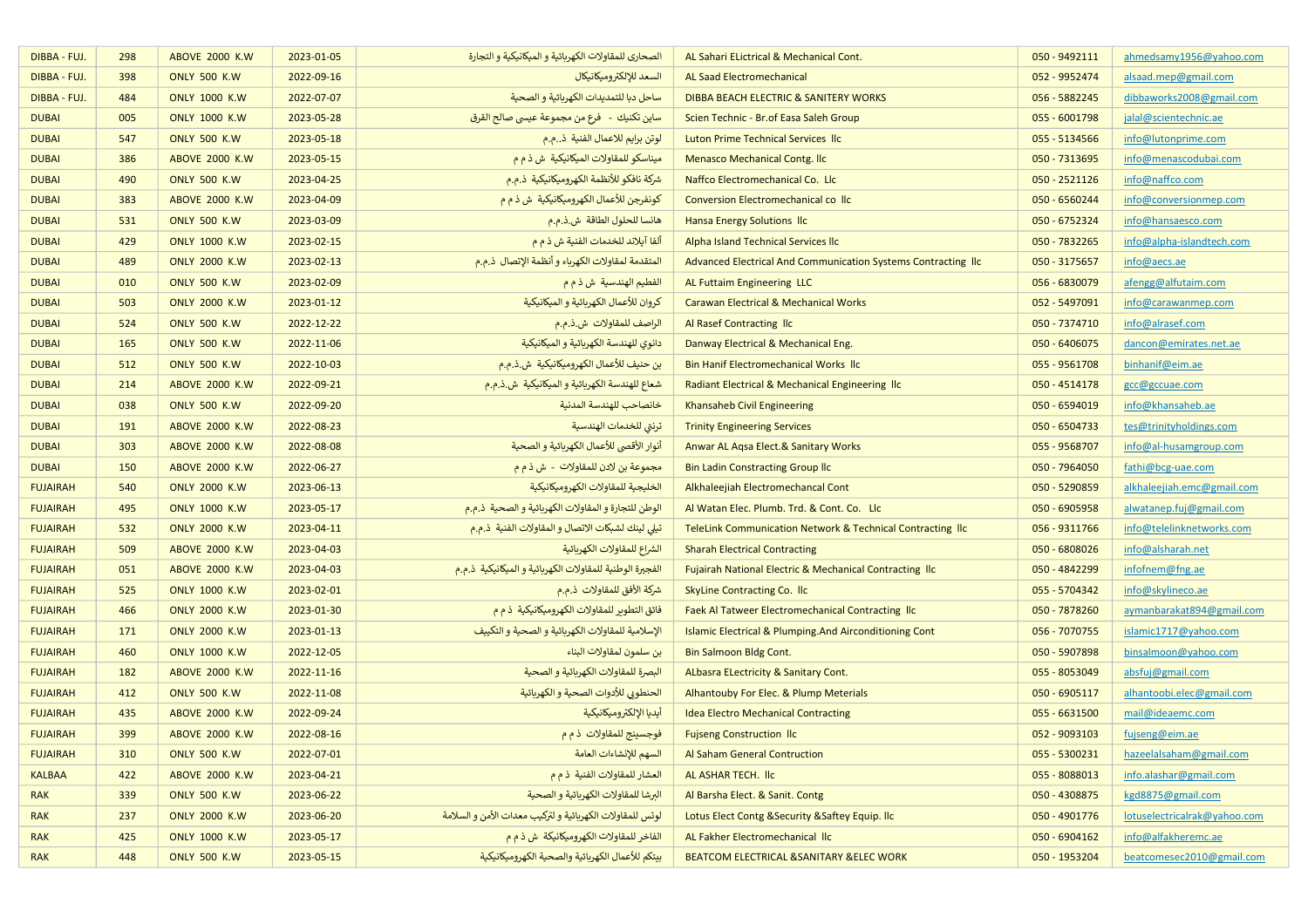| <b>RAK</b>     | 424 | <b>ONLY 1000 K.W</b>  | 2023-05-09 | الفنر للمقاولات الصحية و الكهربائية  ذ م م                  | AL Faner Electricl & Sanitary Contg Ilc                   | 055 - 5264279 | alfaner.uae@gmail.com         |
|----------------|-----|-----------------------|------------|-------------------------------------------------------------|-----------------------------------------------------------|---------------|-------------------------------|
| <b>RAK</b>     | 381 | <b>ABOVE 2000 K.W</b> | 2023-04-25 | خنبولى للمقاولات الكهروميكانيكية ذم م                       | Khanbooli Electromechanical Contg Ilc                     | 050 - 4329696 | h.parkar@khanbooli.com        |
| <b>RAK</b>     | 533 | <b>ONLY 500 K.W</b>   | 2023-04-21 | الزاد لأعمال التمديدات الكهربائية و الصحية                  | Al Zaad Electrical And Sanitary Fitting Works             | 056 - 7025210 | alzaadelc@gmail.com           |
| <b>RAK</b>     | 066 | <b>ONLY 500 K.W</b>   | 2023-03-31 | جده للمقاولات الكهربائية و الصحية                           | Jeddah Electrical & Sanitary Contg                        | 050 - 1767989 | jeddah ec@yahoo.com           |
| <b>RAK</b>     | 392 | <b>ONLY 1000 K.W</b>  | 2023-03-30 | الفينيق لتجارة و تركيب و صيانة معدات الأمان                 | Al Phenig Trading & Repair.& Fix.Safty                    | 050 - 6474447 | hrm@alphenig.com              |
| <b>RAK</b>     | 404 | <b>ONLY 1000 K.W</b>  | 2023-03-30 | حافظ للمقاولات الكهروميكانيكية ذ م م                        | Hafiz Electromechanical Contg Ilc                         | 050 - 6004197 | mep@hemrak.com                |
| <b>RAK</b>     | 239 | <b>ONLY 500 K.W</b>   | 2023-03-26 | ألفين للمقاولات الكهربائية و الصحية                         | Alfain Elect. & Sanit.                                    | 050 - 7794621 | alfainrak@gmail.com           |
| <b>RAK</b>     | 526 | <b>ONLY 500 K.W</b>   | 2023-03-17 | على مفتاح فيروز للمقاولات الكهربائية و الصحية               | Ali Miftah Fairoz Elect. & Sanitary Contg.                | 055 - 3417799 | amfelectrical2020@gmail.com   |
| <b>RAK</b>     | 516 | <b>ONLY 2000 K.W</b>  | 2023-03-15 | باور واي للمقاولات الكهروميكانيكية                          | <b>Power Way Electromechanical Contracting</b>            | 056 - 8389996 | info@powerway.ae              |
| <b>RAK</b>     | 347 | <b>ONLY 500 K.W</b>   | 2023-02-22 | الناصري للمقاولات الكهربائية و الصحية                       | AL Nasseri Elec.& Sanitary Contg                          | 054 - 7766889 | alnasseri12399@gmail.com      |
| <b>RAK</b>     | 262 | <b>ABOVE 2000 K.W</b> | 2023-02-21 | الكترو راك - ش. ذ. م. م                                     | <b>ELECTRO RAK - LLC</b>                                  | 050 - 4872729 | pro@electrorak.com            |
| <b>RAK</b>     | 296 | <b>ABOVE 2000 K.W</b> | 2023-02-19 | إنجاز للمقاولات الكهربائية و الصحية و الأمن و السلامة ذ م م | Enjaz Electrical & Sanitary & Safety & Security Cont. Ilc | 055 - 7175304 | nps@enjazgroup.org            |
| <b>RAK</b>     | 326 | <b>ONLY 2000 K.W</b>  | 2023-02-13 | أمان للمقاولات الكهروميكانيكية  ش.ذ.م.م                     | Amaan Electromechanical Cont. LLC                         | 050 - 2104473 | mep.amaan@gmail.com           |
| <b>RAK</b>     | 095 | <b>ONLY 500 K.W</b>   | 2023-02-12 | الصحراء للمقاولات الكهربائية و الصحية                       | Al Sahara Elect. & Sanitary Contg                         | 050 - 4872025 | alsahraelectic@gmail.com      |
| <b>RAK</b>     | 505 | <b>ONLY 500 K.W</b>   | 2023-02-06 | صفوح للمقاولات الكهربائية و الصحية                          | <b>Sufooh Electrical &amp; Sanitary Contg</b>             | 055 - 1731002 | sufoohrak@gmail.com           |
| <b>RAK</b>     | 125 | <b>ABOVE 2000 K.W</b> | 2023-01-26 | الباحة للمقاولات الكهربائية و الصحية                        | AL Baha ELect. & Sanitary Contg                           | 050 - 4870330 | bahaelec@gmail.com            |
| <b>RAK</b>     | 015 | <b>ONLY 500 K.W</b>   | 2023-01-09 | شعم للمقاولات الكهربائية و الصحية                           | <b>Shaam Electrical &amp; Sanitary Contg</b>              | 050 - 6901464 | msshaju@yahoo.com             |
| <b>RAK</b>     | 396 | <b>ONLY 500 K.W</b>   | 2023-01-05 | ألفا للمقاولات الكهربائية و الصحية                          | Alfa Electrical & Sanitary Contg                          | 055 - 8849135 | alfa.electrical.uae@gmail.com |
| <b>RAK</b>     | 471 | <b>ONLY 1000 K.W</b>  | 2022-12-24 | الوجن لتجارة المقاولات الكهربائية و الصحية                  | Alwajen Electrical Sanitary Trading & Contg               | 050 - 1885510 | alwajenrak@gmail.com          |
| <b>RAK</b>     | 523 | <b>ONLY 1000 K.W</b>  | 2022-12-21 | القمر للتمديدات الكهربائية و الصحية                         | Al Qamar Electrical And Sanitary Fittings                 | 050 - 4155531 | alawaselbuilding@gmail.com    |
| <b>RAK</b>     | 045 | <b>ONLY 500 K.W</b>   | 2022-11-26 | ربوع أذن للتمديدات الكهربائية و الصحية                      | Robooe Edhen Elect.& Sanitary                             | 055 - 8324610 | robooeedhen@gmail.com         |
| <b>RAK</b>     | 116 | <b>ONLY 500 K.W</b>   | 2022-11-21 | ربيع للمقاولات الكهربائية و الصحية                          | Rabea Elect. & Sanitary Conntg                            | 050 - 6479749 | alrabiah100@gmail.com         |
| <b>RAK</b>     | 397 | <b>ABOVE 2000 K.W</b> | 2022-11-02 | بلاك ستون للمقاولات الكهروميكانيكية  ذ م م                  | <b>Blackestone Electro Mechanical Contg</b>               | 056 - 6527280 | mep@blackestone.com           |
| <b>RAK</b>     | 251 | <b>ABOVE 2000 K.W</b> | 2022-10-24 | العلى للإنشاء و التعمير                                     | <b>AL ALI Construction &amp; Development</b>              | 054 - 3090558 | info@alaliconstruction.com    |
| <b>RAK</b>     | 367 | <b>ONLY 1000 K.W.</b> | 2022-10-17 | أشبيلية للمقاولات الكهربائية و الصحية  ذ م م                | <b>Ashbiliah Electrical &amp; Sanitary Contg</b>          | 055 - 9501295 | ashbiliahrak@gmail.com        |
| <b>RAK</b>     | 500 | <b>ONLY 500 K.W</b>   | 2022-10-10 | السريع الكهروميكانيكية ش.ذ.م.م                              | Quick Electromechanical IIc                               | 050 - 7791080 | pro@ermix.ae                  |
| <b>RAK</b>     | 220 | <b>ONLY 500 K.W</b>   | 2022-09-30 | الرابطة للمقاولات الكهربائية و لأنظمة الإتصالات             | Alrabita Electrical Contg & Communication Systms          | 050 - 6902449 | rabita.telecom@gmail.com      |
| <b>RAK</b>     | 278 | <b>ABOVE 2000 K.W</b> | 2022-09-25 | الأوائل لمقاولات البناء ش ذ م م                             | Al Awael Building Contg Ilc                               | 050 - 1964002 | info@alawaelgroup.net         |
| <b>RAK</b>     | 518 | <b>ONLY 500 K.W</b>   | 2022-09-05 | نايس لكهروميكانيكية                                         | Nice Electromechanical                                    | 055 - 7790802 | nicegroup7@gmail.com          |
| <b>RAK</b>     | 456 | <b>ABOVE 2000 K.W</b> | 2022-09-05 | مجموعة النعيمي ذ م م                                        | AL NUAIMI GROUP                                           | 055 - 3038888 | info@alnuaimi-group.com       |
| <b>RAK</b>     | 304 | <b>ABOVE 2000 K.W</b> | 2022-08-30 | دلتا للمقاولات الكهربائية و الصحية و الأمن و السلامة        | Delta Elect.& Sanit.Contg & Saftey Equ.                   | 050 - 7599332 | yousef@delta-mep.com          |
| <b>RAK</b>     | 316 | <b>ABOVE 2000 K.W</b> | 2022-08-13 | إلكترون للكهروميكانيك ش.ذ.م.م                               | ELECTRON ELECTROMECHANICAL                                | 050 - 6284156 | admin@electronrak.com         |
| <b>RAK</b>     | 154 | <b>ONLY 1000 K.W</b>  | 2022-08-12 | قباء للمقاولات الصحية و الكهربائية والأصباغ                 | Qiba Elect. & Sainit. & Paint Contg                       | 050 - 6470028 | eng.radwan.j@hotmail.com      |
| <b>RAK</b>     | 213 | <b>ONLY 1000 K.W</b>  | 2022-08-01 | المنارة للمقاولات الكهربائية و الصحية                       | AL Manara ELect. & Sanitary Contg                         | 050 - 4877689 | subhashmadhavan3@gmail.com    |
| <b>RAK</b>     | 281 | <b>ONLY 500 K.W</b>   | 2022-07-24 | العوبد للمقاولات الكهروميكانيكية                            | AL Obad ELectromechanical Contg                           | 050 - 1389155 | rashed98210@gmail.com         |
| <b>RAK</b>     | 131 | <b>ONLY 2000 K.W</b>  | 2022-07-24 | شركة الخليج للمقاولات و المشاريع العامة  ذ.م.م              | <b>Gulf Co.For Contg &amp; G.I Enterprises</b>            | 050 - 5791038 | hr pro@gulfgroup.ae           |
| <b>RAK</b>     | 110 | <b>ONLY 2000 K.W</b>  | 2022-07-02 | رؤوس الجبال للمقاولات الكهربائية و الصحية                   | Roous Al jibal Elect. & Sanit.                            | 050 - 6277394 | rajabel.mep@gmail.com         |
| <b>RAK</b>     | 431 | <b>ONLY 500 K.W</b>   | 2022-07-01 | المهندسين للأعمال الكهروميكانيكية  ش ذ م م                  | Al Muhandeseen Electromechnical Works IIc                 | 050 - 5402223 | almuhandeseenrak@gmail.com    |
| <b>SHARJAH</b> | 408 | <b>ABOVE 2000 K.W</b> | 2023-06-30 | حطين للمقاولات الفنية ذ.م.م                                 | Hateen Tech. Cont. Ilc                                    | 050 - 5171803 | hateentech@gmail.com          |
| <b>SHARJAH</b> | 376 | <b>ONLY 500 K.W</b>   | 2023-04-16 | طائر الهدهد للمقاولات الفنية  ذ.م.م                         | Taier Al Hudhud Tech. Cont. Ilc                           | 050 - 5770426 | info@alhudhudsec.com          |